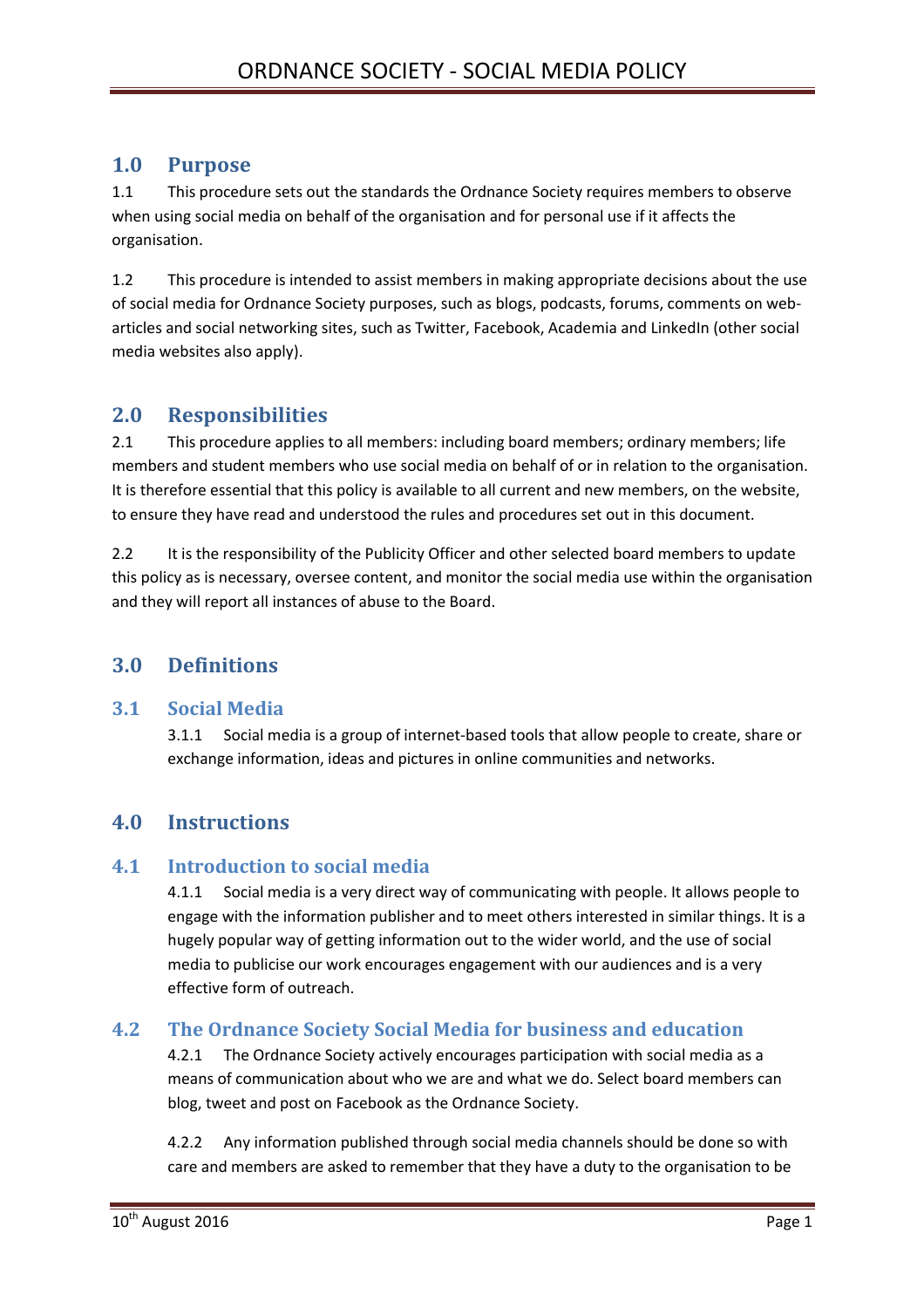sensible and responsible in what they communicate as the inappropriate use of social media can negatively affect the reputation of the organisation.

4.2.3 For the purposes of public engagement via The Ordnance Society social media please remember that:

a) You are an ambassador for The Ordnance Society

b) The nature of social media is in the word 'social'. Expect people to engage with you as much as you do with them.

c) Consider that the public will use the same channels to ask you questions through comments, tweets, etc. You will need to answer them to avoid negative feedback. Social media is not a one-sided conversation.

d) Feedback and comments are not always going to be straightforward or easy to answer. Make sure that your responses are measured, and that facts are checked.

e) Be careful when mentioning other organisations or individuals, and do not enter into criticism. Always use a measured and professional manner.

### **4.3 Personal use of social media sites**

4.3.1 The Ordnance Society provides the following guides to all members when creating posts that refer to the organisation or its work on personal social media channels:

a) Do not post content that could damage your own or the organisation's reputation, breach confidentiality, or defame a third party.

b) Do not post copyright material without permission.

#### **4.4 Rules for using Social Media**

4.4.1 Do not upload, post, forward or post a link to any abusive, obscene, discriminatory, harassing, derogatory or defamatory content.

4.4.2 Any member who feels that they have been harassed or bullied, or are offended by material posted or uploaded by a fellow member onto a social media website should inform the Board.

4.4.3 Do not upload, post or forward any content belonging to a third party unless you have that third party's consent.

4.4.4 It is acceptable to quote a small excerpt from an article, particularly for the purposes of commenting on it. However, if you think an excerpt is too big, it probably is. Quote accurately, include references and when in doubt, link, don't copy.(see 4.6)

4.4.5 Before you include a link to a third party website, check that any terms and conditions of that website permit you to link to it. All links must be done so that it is clear to the user that they have moved to the third party's website.